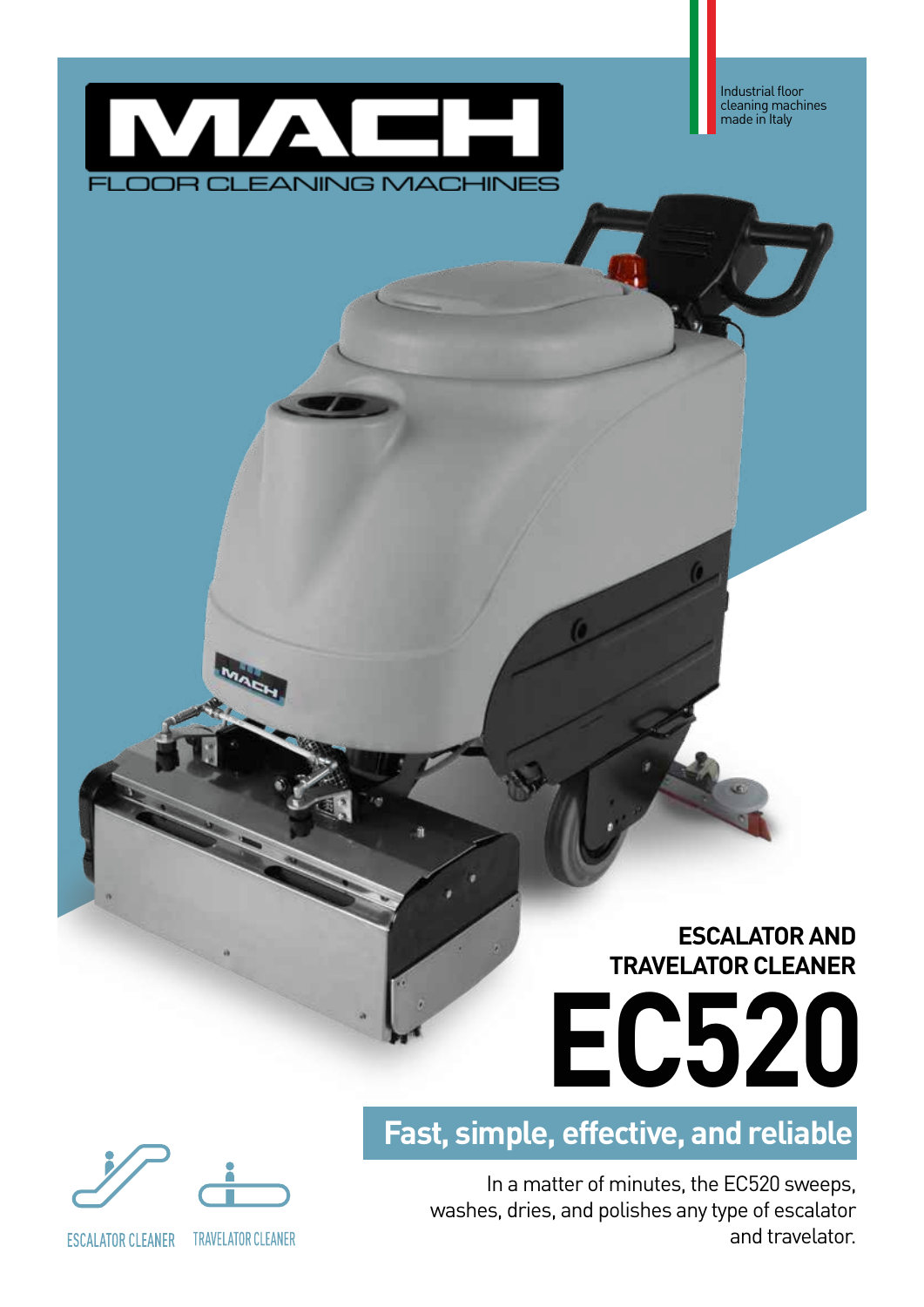# **EC520 ESCALATOR AND TRAVELATOR CLEANER**

#### **Perfectly clean escalators in less than an hour!**

The revolutionary design of the EC520 enables it to work in 2 phases, dry and wet.

The dry sweep cycle r emoves stones, sand and any other deposits from the grooves on the treads and from between the step and the escalator's side balustrade.

The wet cycle removes all stains and encrustations thanks to the combined action of the detergent solution, wich is sprayed directly onto the steps and the special PPL brushes that ensure deep cleaning without scratching the paint or coating on the escalators and walkways.

#### **Fast, simple, effective, and reliable**

Compact and easy to handle, when in position, the EC520 escalator cleaner works autonomously, leaving the operator free to use cleaning time more productively.

The EC520 brush deck (sweep/wash unit) is protected by a stainless-steel casing: it protects the machine and creates a vacuum chamber around the brushes, which maximizes the suction power to remove all residues.

With its Edge2Edge® technology, the EC520 cleans escalators and moving walkways from side to side no matter how wide they are. In fact, the brush deck is fitted with thin spacers on one side, which allow the brushes to be placed flush with escalator side panel. The brush deck then simply rotates 180° to clean the opposite side of the escalator with the same precision.



### **OPTIONAL AUXILIARY VACUUM**



In particularly dusty environments the EC520 can be connected to an external vacuum.

#### **SCRUBBER-DRYER SQUEEGEE**



The EC520 TOP version includes a squeegee, making it possible to use the machine to scrub and dry small areas.

#### **LIFTING HANDLES AND WHEELS FOR TRANSPORT**



Agilely transport the machine to the work site, in any application

#### **WORKS AUTONOMOUSLY**



Once positioned, the machine works completely autonomously, and the user can therefore carry out other tasks in the vicinity, whilst supervising operation.

### **SWEEPING AND WASHING PHASES**

#### **DRY CLEANING PHASE**

The dry cycle, removes and vacuums small stones, dust, sand, and other small objects that can damage the internal mechanisms of an escalator.



#### **WET CLEANING PHASE**

Vaporizing a specially formulated substance, it's possible to remove stains and stuck on dirt, such as fat residues, oil, drinks, and other dirt that isn't eliminated in the dry cycle.

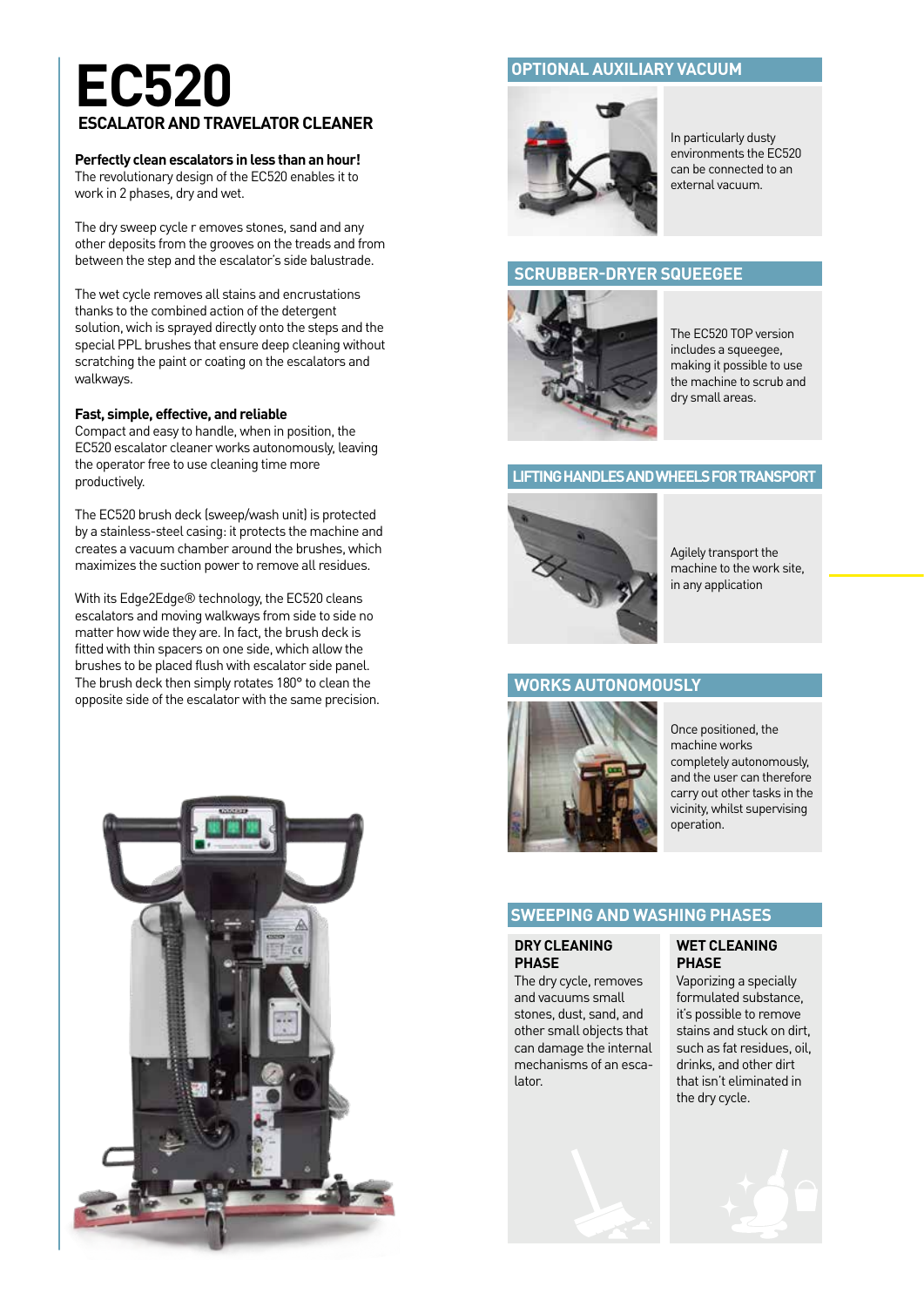The kit includes a spray gun for the pre-wash stage, and a tool to clean the risers. The kit is standard for the TOP version or is available as an optional for the BASE version. The EC520 is the most complete, versatile, and competitive escalator cleaner on the market.



### **COMPLETE ACCESSORY KIT AND RESOLUTION COMPLETE ACCESSORY KIT**

Extend up time and make cleaning the machine after operation simpler.





#### **VACUUM CHAMBER IN STAINLESS STEEL BRUSHES IN PPL AND TYNEX**

The brush deck's protective casing, in stainless steel, safeguards its components from accidental impact and creates an efficient vacuum chamber that guarantees complete pick up of water and debris.



MAE

Interchangeable, according to the characteristics of the steps, the dirt, and the choice of cleaning mode.